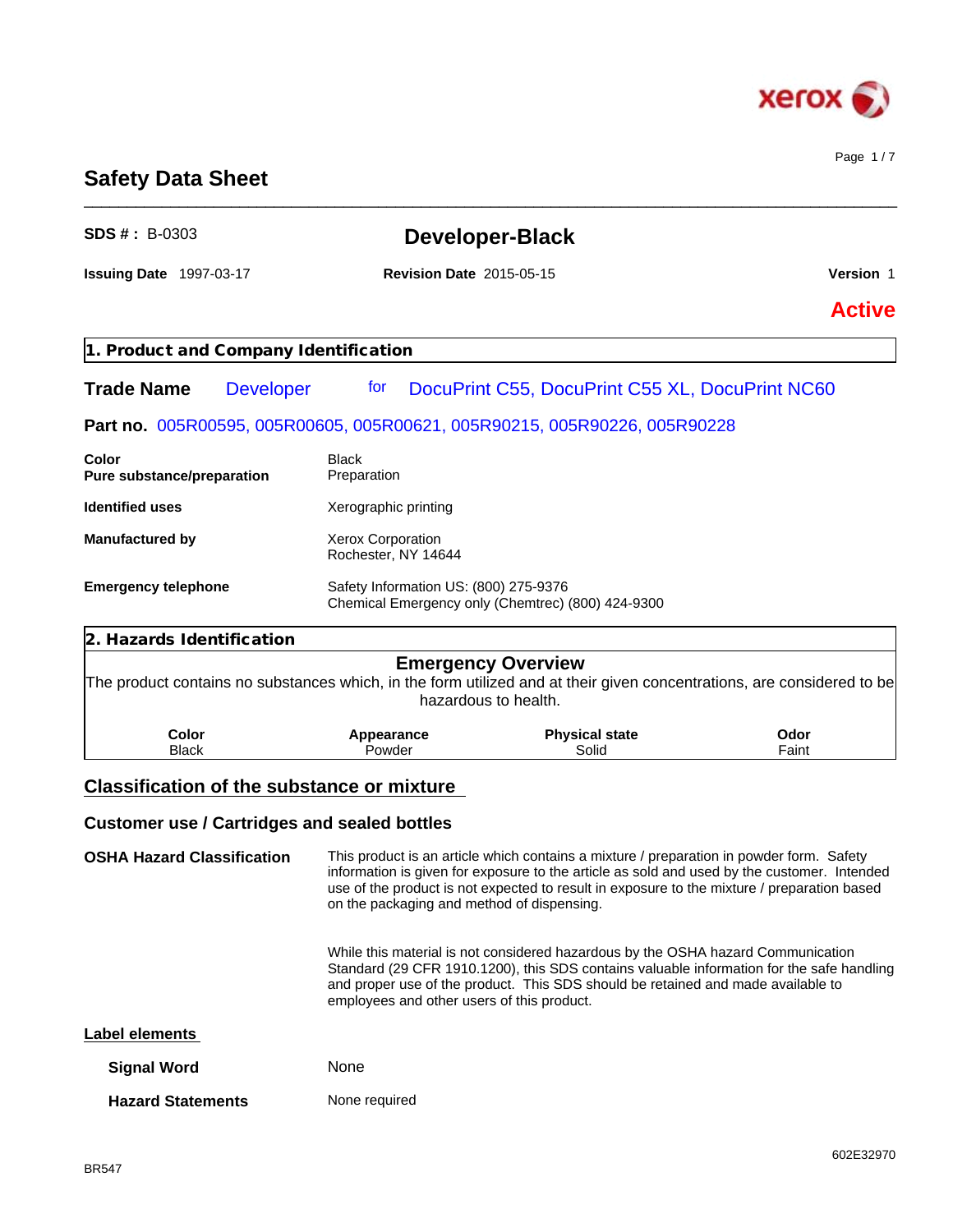

# \_\_\_\_\_\_\_\_\_\_\_\_\_\_\_\_\_\_\_\_\_\_\_\_\_\_\_\_\_\_\_\_\_\_\_\_\_\_\_\_\_\_\_\_\_\_\_\_\_\_\_\_\_\_\_\_\_\_\_\_\_\_\_\_\_\_\_\_\_\_\_\_\_\_\_\_\_\_\_\_\_\_\_\_\_\_\_\_\_\_\_\_\_\_ **SDS # :** B-0303 **Developer-Black** Page 2 / 7

| <b>Precautionary Statements</b>                              | None required                                                                                                                                                                |
|--------------------------------------------------------------|------------------------------------------------------------------------------------------------------------------------------------------------------------------------------|
| <b>Potential Health Effects</b>                              |                                                                                                                                                                              |
| <b>Principle Routes of Exposure</b><br><b>Acute toxicity</b> | Inhalation                                                                                                                                                                   |
| <b>Eyes</b>                                                  | No known effect                                                                                                                                                              |
| <b>Skin</b>                                                  | No known effect                                                                                                                                                              |
| <b>Inhalation</b>                                            | No known effect                                                                                                                                                              |
| Ingestion                                                    | No known effect                                                                                                                                                              |
| <b>Chronic effects</b>                                       |                                                                                                                                                                              |
| <b>Main symptoms</b>                                         | Overexposure may cause:                                                                                                                                                      |
|                                                              | mild respiratory irritation similar to nuisance dust.                                                                                                                        |
| Aggravated medical conditions                                | None under normal use conditions                                                                                                                                             |
| <b>Environmental hazard</b>                                  | The environmental impact of this product has not been fully investigated. However, this<br>preparation is not expected to present significant adverse environmental effects. |

# 3. Composition/Information on Ingredients

| <b>Chemical Name</b> | <b>CAS-No</b> | Weight % |
|----------------------|---------------|----------|
| Ferrite              | 66402-68-4    | 90-100   |
| Polvester resin      | 117581-13-2   | $5 - 10$ |
| Carbon Black         | 1333-86-4     | 1-1 (    |

# 4. First Aid Measures

| <b>General advice</b>             | For external use only. When symptoms persist or in all cases of doubt seek medical advice.                                                 |
|-----------------------------------|--------------------------------------------------------------------------------------------------------------------------------------------|
|                                   | Show this material safety data sheet to the doctor in attendance.                                                                          |
| Eye contact                       | Immediately flush with plenty of water. After initial flushing, remove any contact lenses and<br>continue flushing for at least 15 minutes |
| <b>Skin contact</b>               | Wash skin with soap and water                                                                                                              |
| <b>Inhalation</b>                 | Move to fresh air                                                                                                                          |
| Ingestion                         | Rinse mouth with water and afterwards drink plenty of water or milk                                                                        |
| Notes to physician                | Treat symptomatically                                                                                                                      |
| <b>Protection of first-aiders</b> | No special protective equipment required                                                                                                   |
|                                   |                                                                                                                                            |

# 5. Fire-Fighting Measures

| <b>Flammable properties</b>    | Not flammable. Will not readily ignite                            |
|--------------------------------|-------------------------------------------------------------------|
| <b>Flash point</b>             | Not applicable                                                    |
| Suitable extinguishing media   | Use water spray or fog; do not use straight streams, Foam         |
| Unsuitable extinguishing media | Do not use a solid water stream as it may scatter and spread fire |
|                                |                                                                   |

# **Specific hazards arising from the chemical**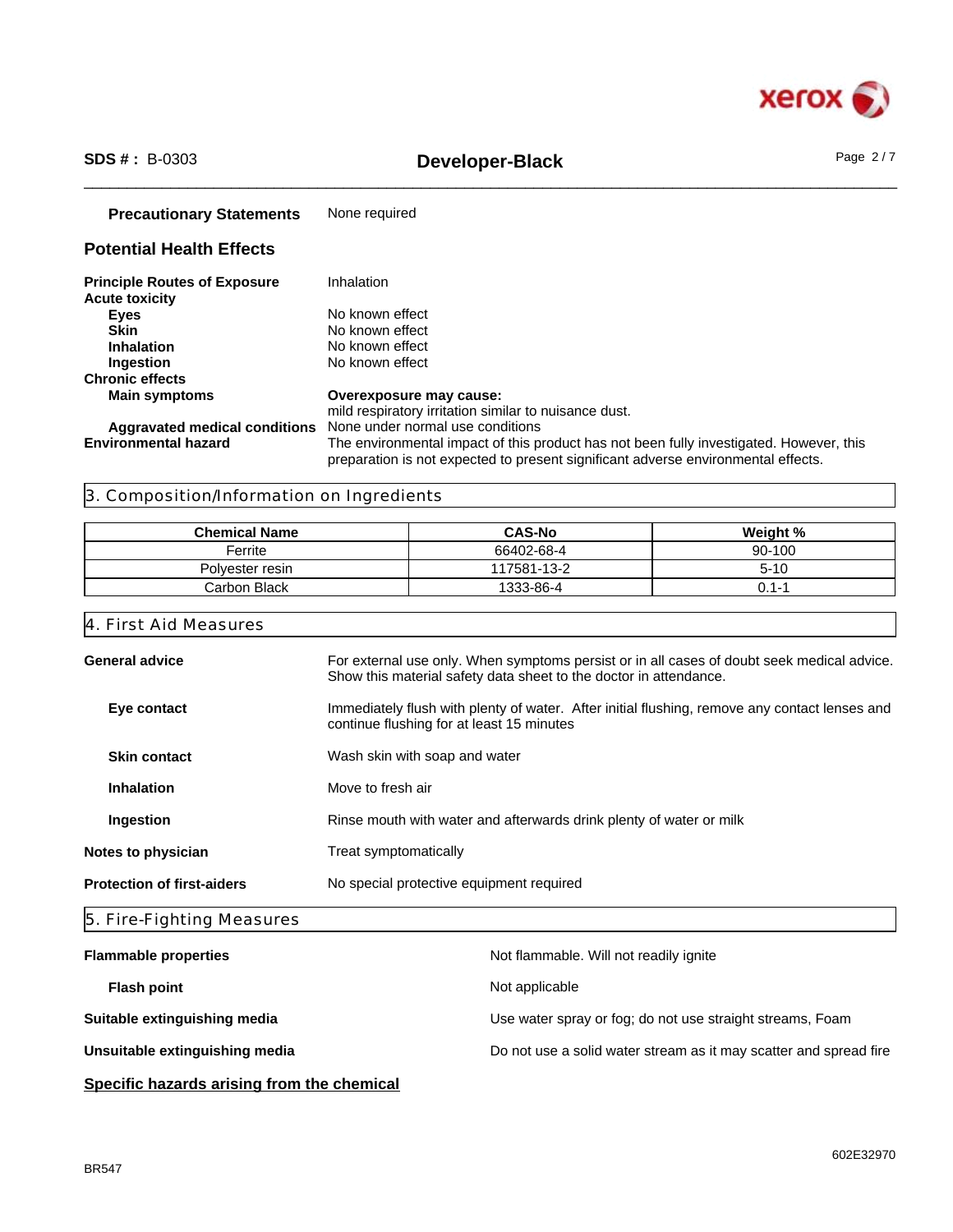

# \_\_\_\_\_\_\_\_\_\_\_\_\_\_\_\_\_\_\_\_\_\_\_\_\_\_\_\_\_\_\_\_\_\_\_\_\_\_\_\_\_\_\_\_\_\_\_\_\_\_\_\_\_\_\_\_\_\_\_\_\_\_\_\_\_\_\_\_\_\_\_\_\_\_\_\_\_\_\_\_\_\_\_\_\_\_\_\_\_\_\_\_\_\_ **SDS # :** B-0303 **Developer-Black** Page 3 / 7

| <b>Hazardous combustion products</b>    | Hazardous decomposition products due to incomplete<br>combustion, Carbon oxides, Nitrogen oxides (NOx) |
|-----------------------------------------|--------------------------------------------------------------------------------------------------------|
| <b>Explosion Data</b>                   |                                                                                                        |
| <b>Sensitivity to Mechanical Impact</b> | Not impact sensitive                                                                                   |
| <b>Sensitivity to Static Discharge</b>  | Fine dust dispersed in air, in sufficient concentrations, and in the                                   |
|                                         | presence of an ignition source is a potential dust explosion                                           |
|                                         | hazard                                                                                                 |

## **Protective Equipment and Precautions for Firefighters**

In the event of fire and/or explosion do not breathe fumes. Wear fire/flame resistant/retardant clothing. Use self-contained pressure-demand breathing apparatus if needed to prevent exposure to smoke or airborne toxins.

| <b>Personal Precautions</b><br>Avoid breathing dust<br><b>Environmental Precautions</b><br>No special environmental precautions required<br>Prevent dust cloud<br>Prevent dust cloud. Sweep up or vacuum up spillage and collect in suitable container for |
|------------------------------------------------------------------------------------------------------------------------------------------------------------------------------------------------------------------------------------------------------------|
| <b>Methods for containment</b><br>Methods for cleaning up                                                                                                                                                                                                  |
|                                                                                                                                                                                                                                                            |
|                                                                                                                                                                                                                                                            |
| disposal. Use non-sparking tools and equipment.                                                                                                                                                                                                            |
| <b>Other Information</b><br>The environmental impact of this product has not been fully investigated. However, this<br>preparation is not expected to present significant adverse environmental effects.                                                   |
| 7. Handling and Storage                                                                                                                                                                                                                                    |
| Handle in accordance with good industrial hygiene and safety practice<br>Advice on safe handling<br>Avoid dust accumulation in enclosed space<br>Prevent dust cloud                                                                                        |
| Keep container tightly closed in a dry and well-ventilated place<br><b>Technical measures/Storage</b><br>conditions<br>Store at room temperature                                                                                                           |
| None under normal use condtions<br><b>Hygiene measures</b>                                                                                                                                                                                                 |
| 8. Exposure Controls/Personal Protection                                                                                                                                                                                                                   |

## **Exposure guidelines**

**Product information**

**ACGIH TLV TWA** 10 mg/m<sup>3</sup> (inhalable particles) **ACGIH TLV TWA** 3 mg/m<sup>3</sup> (respirable dust) **OSHA PEL TWA** 15 mg/m<sup>3</sup> (total dust) **OSHA PEL TWA** 5 mg/m<sup>3</sup> (respirable dust) **Xerox Exposure Limit**  $2.5 \text{ mg/m}^3$  (total dust) **Xerox Exposure Limit** 0.4 mg/m<sup>3</sup> (respirable dust)

# **Other Information**

The results obtained from a Xerox sponsored Chronic Toner Inhalation Study demonstrated no lung changes in rats for the lowest (1 mg/m<sup>3</sup> ) exposure level (the level most relevant to potential human exposure). A very slight degree of fibrosis was noted in 25% of animals at the middle (4mg/m<sup>3</sup>) exposure level, while a slight degree of fibrosis was noted in all the animals at the highest (16 mg/m<sup>3</sup> ) exposure level. These findings are attributed to "lung overloading", a generic response to excessive amounts of any dust retained in the lungs for a prolonged period. This study was conducted using a special test toner to comply with an EPA testing protocol.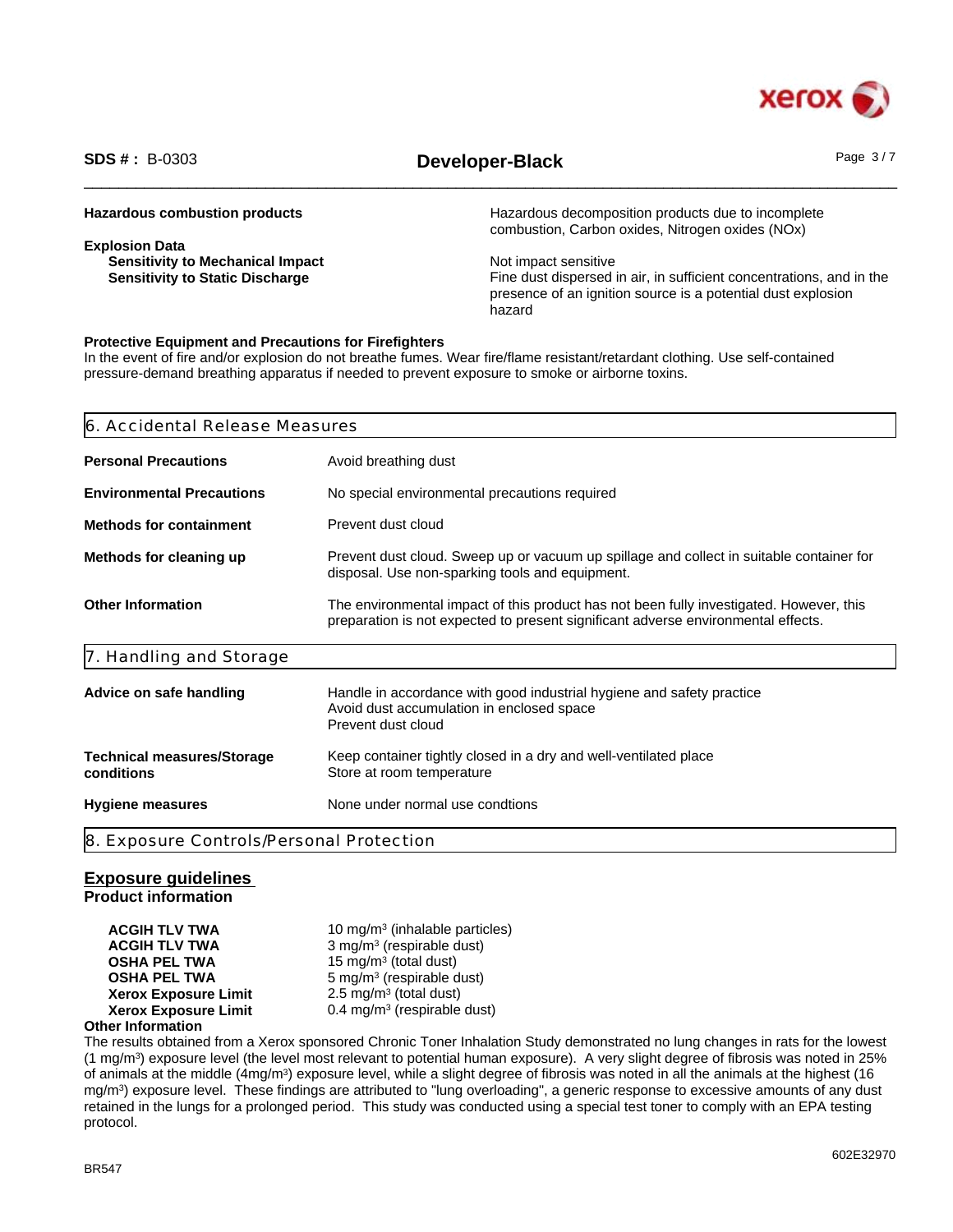

# **Occupational Exposure Controls**

**Engineering measures** None under normal use conditions

# **Personal Protective Equipment**

# **Customer use / Cartridges and sealed bottles**

| <b>Respiratory protection</b> | No special protective equipment required |
|-------------------------------|------------------------------------------|
| <b>Eye/Face protection</b>    | No special protective equipment required |
| Skin and body protection      | No special protective equipment required |
| <b>Hand protection</b>        | No special protective equipment required |

# 9. Physical and Chemical Properties

| Appearance<br>Odor threshold<br>рH<br><b>Flash point</b>                                                                                                                                                                                                                         | Powder<br>Not applicable<br>Not applicable<br>Not applicable |                                                                                                                                                                                                                                                                    | Odor<br><b>Physical state</b><br>Color<br><b>Boiling</b><br>point/range | Faint<br>Solid<br><b>Black</b><br>Not applicable                                             |
|----------------------------------------------------------------------------------------------------------------------------------------------------------------------------------------------------------------------------------------------------------------------------------|--------------------------------------------------------------|--------------------------------------------------------------------------------------------------------------------------------------------------------------------------------------------------------------------------------------------------------------------|-------------------------------------------------------------------------|----------------------------------------------------------------------------------------------|
| <b>Autoignition</b><br>temperature                                                                                                                                                                                                                                               | Not applicable                                               |                                                                                                                                                                                                                                                                    |                                                                         |                                                                                              |
| <b>Flammability Limits in Air</b>                                                                                                                                                                                                                                                |                                                              | Not applicable                                                                                                                                                                                                                                                     |                                                                         |                                                                                              |
| <b>Explosive properties</b><br>Vapor pressure<br>Vapor density<br><b>Water solubility</b><br>Viscosity<br><b>Partition coefficient</b><br><b>Evaporation rate</b><br>Melting point/range<br><b>Freezing point</b><br><b>Decomposition temperature</b><br><b>Specific gravity</b> |                                                              | source is a potential dust explosion hazard<br>Not applicable<br>Not applicable<br>Negligible<br>Not applicable<br>Not applicable<br>Not applicable<br>Not determined<br>Not applicable<br>Not determined<br>$\sim$ 1 (toner component)<br>~ 5 (carrier component) |                                                                         | Fine dust dispersed in air, in sufficient concentrations, and in the presence of an ignition |

# 10. Stability and Reactivity

| <b>Reactivity</b>     | No dangerous reaction known under conditions of normal use |
|-----------------------|------------------------------------------------------------|
| <b>Stability</b>      | Stable under normal conditions                             |
| Incompatible products | None                                                       |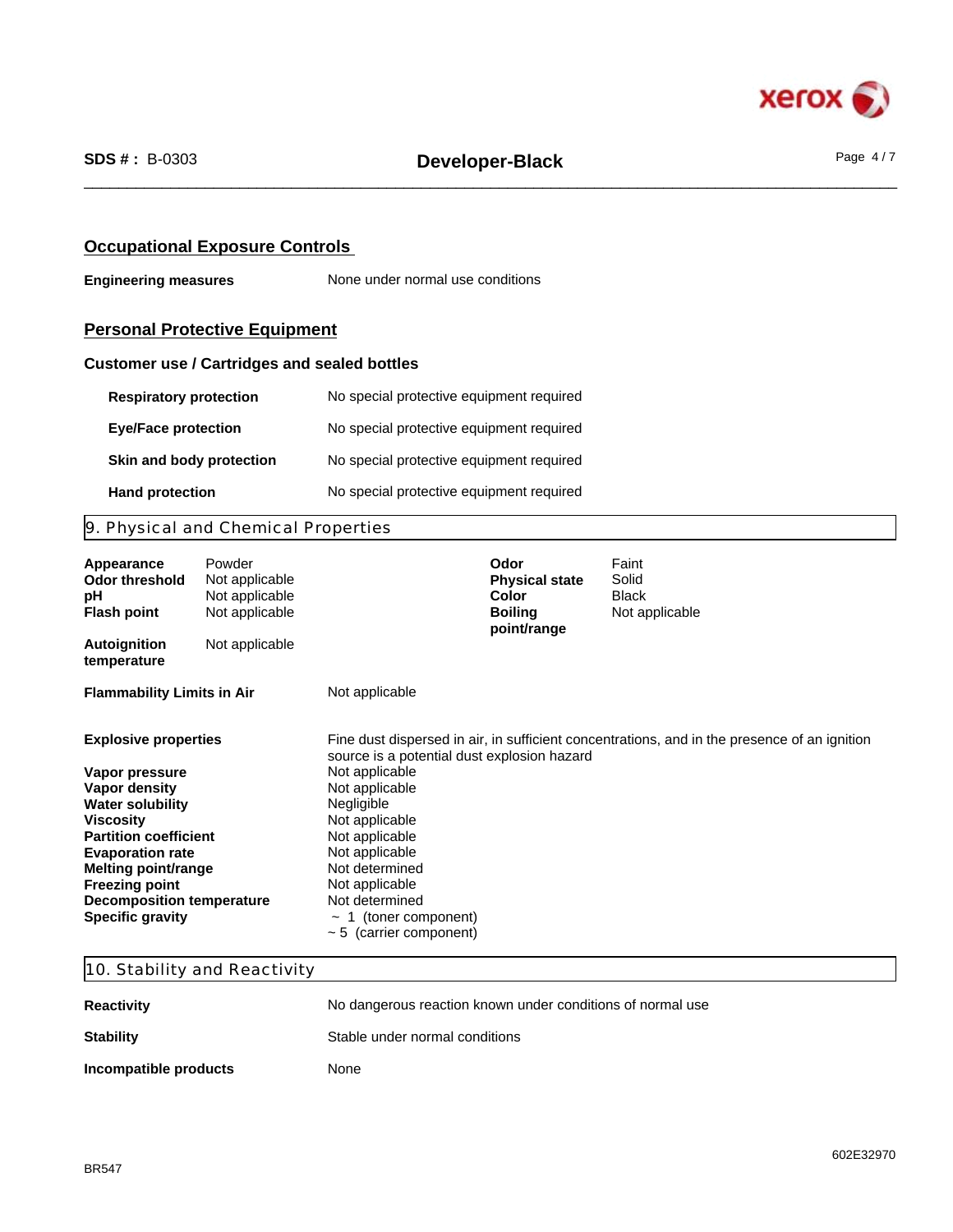

| <b>Conditions to Avoid</b><br>Prevent dust cloud<br>source is a potential dust explosion hazard<br>Hazardous Decomposition Products None under normal use<br><b>Hazardous polymerization</b><br>Hazardous polymerization does not occur<br><b>Hazardous reactions</b><br>None under normal processing<br>11. Toxicological Information<br>The toxicity data noted below is based on the test results of similar reprographic materials.<br><b>Acute toxicity</b><br><b>Product information</b><br><b>Irritation</b><br>No skin irritation, No eye irritation<br>$> 5$ g/kg (rat)<br>LD50 Oral<br><b>LD50 Dermal</b><br>$> 5$ g/kg (rabbit)<br>$> 5$ mg/L (rat, 4 hr)<br><b>LC50 Inhalation:</b><br>No known effect<br><b>Eyes</b><br><b>Skin</b><br>No known effect<br>No known effect<br><b>Inhalation</b><br>Ingestion<br>No known effect<br><b>Chronic toxicity</b><br><b>Product information</b><br><b>Chronic effects</b><br>No known effects under normal use conditions | $SDS # : B-0303$ | <b>Developer-Black</b>                                                                       | Page $5/7$ |  |
|--------------------------------------------------------------------------------------------------------------------------------------------------------------------------------------------------------------------------------------------------------------------------------------------------------------------------------------------------------------------------------------------------------------------------------------------------------------------------------------------------------------------------------------------------------------------------------------------------------------------------------------------------------------------------------------------------------------------------------------------------------------------------------------------------------------------------------------------------------------------------------------------------------------------------------------------------------------------------------|------------------|----------------------------------------------------------------------------------------------|------------|--|
|                                                                                                                                                                                                                                                                                                                                                                                                                                                                                                                                                                                                                                                                                                                                                                                                                                                                                                                                                                                |                  | Fine dust dispersed in air, in sufficient concentrations, and in the presence of an ignition |            |  |
|                                                                                                                                                                                                                                                                                                                                                                                                                                                                                                                                                                                                                                                                                                                                                                                                                                                                                                                                                                                |                  |                                                                                              |            |  |
|                                                                                                                                                                                                                                                                                                                                                                                                                                                                                                                                                                                                                                                                                                                                                                                                                                                                                                                                                                                |                  |                                                                                              |            |  |
|                                                                                                                                                                                                                                                                                                                                                                                                                                                                                                                                                                                                                                                                                                                                                                                                                                                                                                                                                                                |                  |                                                                                              |            |  |
|                                                                                                                                                                                                                                                                                                                                                                                                                                                                                                                                                                                                                                                                                                                                                                                                                                                                                                                                                                                |                  |                                                                                              |            |  |
|                                                                                                                                                                                                                                                                                                                                                                                                                                                                                                                                                                                                                                                                                                                                                                                                                                                                                                                                                                                |                  |                                                                                              |            |  |
|                                                                                                                                                                                                                                                                                                                                                                                                                                                                                                                                                                                                                                                                                                                                                                                                                                                                                                                                                                                |                  |                                                                                              |            |  |
| <b>Main symptoms</b><br><b>Overexposure may cause:</b> mild respiratory irritation similar to nuisance dust.<br>None under normal use conditions<br><b>Aggravated medical conditions</b><br>See "Other Information" in this section.<br>Carcinogenicity                                                                                                                                                                                                                                                                                                                                                                                                                                                                                                                                                                                                                                                                                                                        |                  |                                                                                              |            |  |
| <b>NTP</b><br><b>Chemical Name</b><br><b>IARC</b>                                                                                                                                                                                                                                                                                                                                                                                                                                                                                                                                                                                                                                                                                                                                                                                                                                                                                                                              |                  |                                                                                              |            |  |
| 2B<br>Carbon Black<br><b>Other information</b>                                                                                                                                                                                                                                                                                                                                                                                                                                                                                                                                                                                                                                                                                                                                                                                                                                                                                                                                 |                  |                                                                                              |            |  |

The IARC (International Agency for Research on Cancer) has listed carbon black as "possibly carcinogenic to humans". The classification is based on studies evaluating pure, "free" carbon black. In contrast, toner is a formulation composed of specially prepared polymer and a small amount of carbon black (or other pigment). In the process of making toner, the small amount of carbon black becomes encapsulated within a matrix. Xerox has performed extensive testing of toner, including a chronic bioassay (test for potential carcinogenicity). Exposure to toner did not produce evidence of cancer in exposed animals. The results were submitted to regulatory agencies and published extensively.

| <b>Other toxic effects</b>  |                                          |
|-----------------------------|------------------------------------------|
| <b>Product information</b>  |                                          |
| <b>Sensitization</b>        | No sensitization responses were observed |
| <b>Mutagenic effects</b>    | Not mutagenic in AMES Test               |
| <b>Target organ effects</b> | None known                               |
| Other adverse effects       | None known                               |
| <b>Aspiration Hazard</b>    | Not applicable                           |

# 12. Ecological Information

# **Ecotoxicity**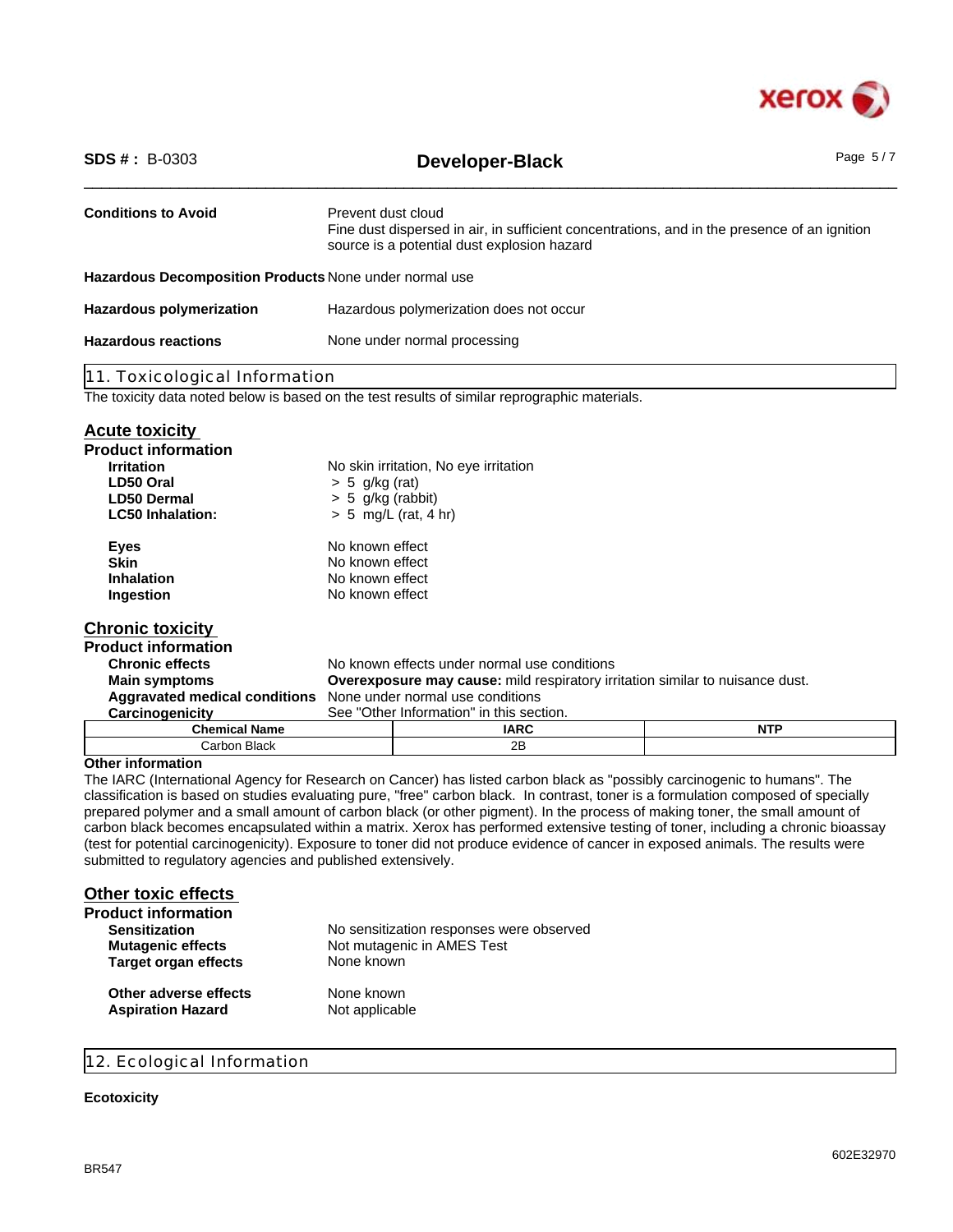

\_\_\_\_\_\_\_\_\_\_\_\_\_\_\_\_\_\_\_\_\_\_\_\_\_\_\_\_\_\_\_\_\_\_\_\_\_\_\_\_\_\_\_\_\_\_\_\_\_\_\_\_\_\_\_\_\_\_\_\_\_\_\_\_\_\_\_\_\_\_\_\_\_\_\_\_\_\_\_\_\_\_\_\_\_\_\_\_\_\_\_\_\_\_ **SDS # :** B-0303 **Developer-Black** Page 6 / 7

The environmental impact of this product has not been fully investigated. However, this preparation is not expected to present significant adverse environmental effects.

| 13. Disposal Considerations   |                                                                                                                                                                                                                                                                                                                                                                                                                                                                                                                                |
|-------------------------------|--------------------------------------------------------------------------------------------------------------------------------------------------------------------------------------------------------------------------------------------------------------------------------------------------------------------------------------------------------------------------------------------------------------------------------------------------------------------------------------------------------------------------------|
| <b>Waste Disposal Methods</b> | This material, as supplied, is not a hazardous waste according to Federal regulations (40<br>CFR 261). This material could become a hazardous waste if it is mixed with or otherwise<br>comes in contact with a hazardous waste, if chemical additions are made to this material, or<br>if the material is processed or otherwise altered. Consult 40 CFR 261 to determine whether<br>the altered material is a hazardous waste. Consult the appropriate state, regional, or local<br>regulations for additional requirements. |
| <b>Contaminated packaging</b> | Dispose of in accordance with local regulations.                                                                                                                                                                                                                                                                                                                                                                                                                                                                               |
| 14. Transport Information     |                                                                                                                                                                                                                                                                                                                                                                                                                                                                                                                                |

**Note** This material is not subject to regulation as a hazardous material for shipping.

## 15. Regulatory Information

### **OSHA Regulatory Status**

This product is an article which contains a mixture / preparation in powder form. Safety information is given for exposure to the article as sold and used by the customer. Intended use of the product is not expected to result in exposure to the mixture / preparation based on the packaging and method of dispensing.

While this material is not considered hazardous by the OSHA hazard Communication Standard (29 CFR 1910.1200), this SDS contains valuable information for the safe handling and proper use of the product. This SDS should be retained and made available to employees and other users of this product.

## **International Inventories**

| <b>TSCA</b>     | Complies |
|-----------------|----------|
| <b>DSL/NDSL</b> | Complies |

# **U.S. Federal Regulations**

### **SARA 313**

Section 313 of Title III of the Superfund Amendments and Reauthorization Act of 1986 (SARA). This product does not contain any chemicals which are subject to the reporting requirements of the Act and Title 40 of the Code of Federal Regulations, Part 372. **Clean Water Act**

This product is not regulated as a pollutant pursuant to the Clean Water Act (40 CFR 122.21 and 40 CFR 122.42).

**Clean Air Act, Section 112 Hazardous Air Pollutants (HAPs) (see 40 CFR 61)**

This product is not regulated as a hazardous air pollutant (HAPS) under Section 112 of the Clean Air Act Amendments of 1990. **CERCLA**

This material, as supplied, does not contain any substances regulated as hazardous substances under the Comprehensive Environmental Response Compensation and Liability Act (CERCLA) (40 CFR 302) or the Superfund Amendments and Reauthorization Act (SARA) (40 CFR 355). There may be specific reporting requirements at the local, regional, or state level pertaining to releases of this material.

## **TSCA**

TSCA 12(b) does not apply to this product.

# **U.S. State Regulations**